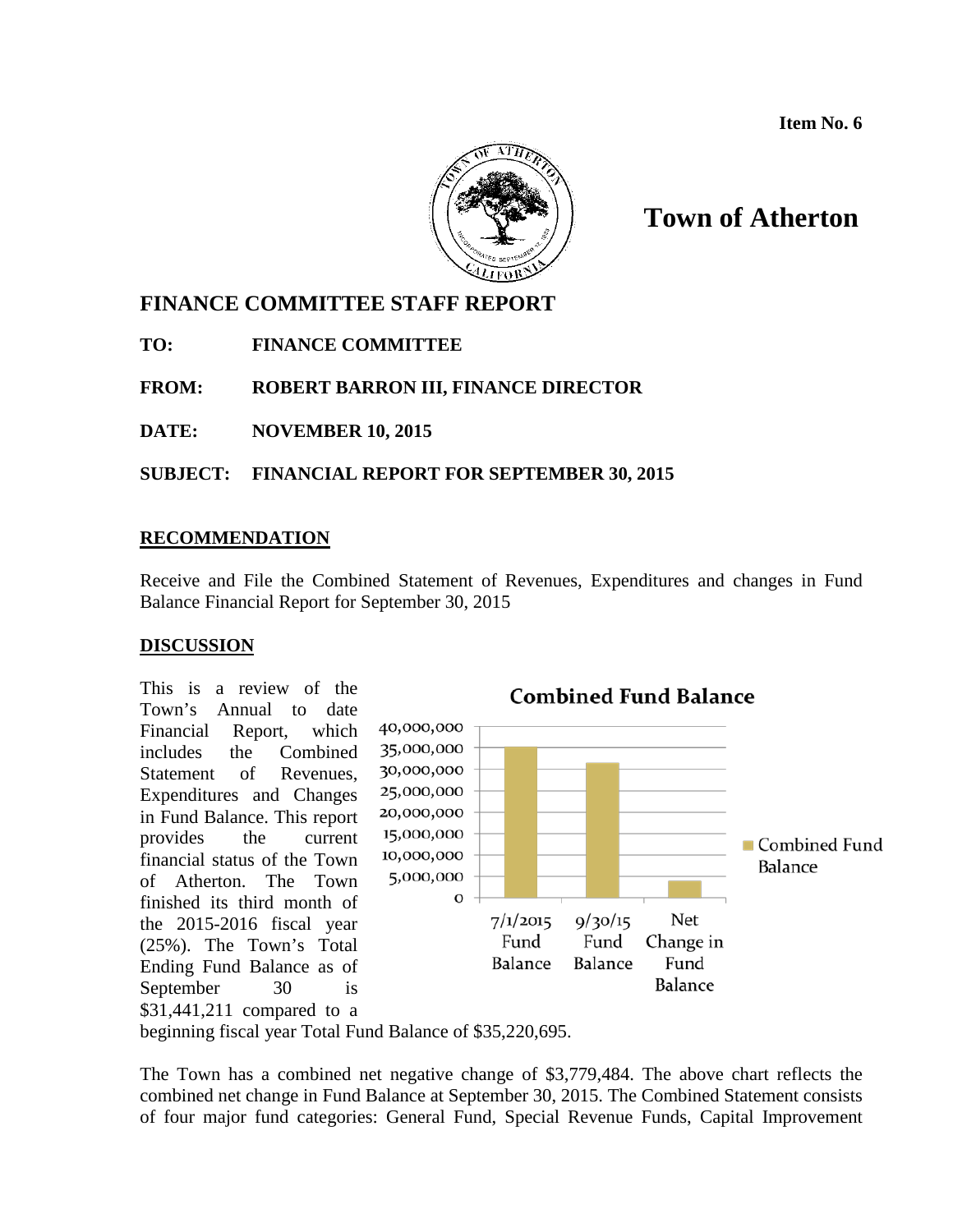Funds, and the Internal Service Fund. Property Taxes comprise approximately 70% of our total yearly revenue and we receive our installments during the months of December and April/May. All four major funds categories have positive ending fund balances.

### General Fund Revenues

As the Town finishes the third month of FY 2015-16, the majority of General Fund revenues (Property Taxes) are not received until December. The budget outlook is generally on target. As of September 30, 2015, the General Fund reports revenues of \$1,104,879. This is not inconsistent with prior years. Total projected revenues for the year are \$13,818,291. The majority of revenue to the General Fund comes from Property Taxes and is received in two yearly installments, December and April respectfully.

Property Taxes comprise 70% of the Town's total yearly revenue and are budgeted at \$9,675,862. This amount also includes ERAF budget amount of \$1,200,000. Property Tax revenues budget year over year reflects a 4.6% increase. The chart below reflects the total Property Taxes budget and their representation to total revenues.



Total Sales Taxes revenue is budgeted at \$295,172. The Town has received \$4,205 in local sales tax and \$14,550 in public safety sales tax. Total sales tax receipts are \$18,755 and represent 6.4% of the projected budget. The Town has received only July sales tax receipts and expects to receive more payments throughout the fiscal year as the State remits sales tax receipts.

Franchise Fees to the Town come from PG&E, Cal Water, Garbage, and Cable. We received franchise fees for Garbage at \$53,748 for the months of July and August. PG&E and Cal Water franchise fees are not received until March and April respectively. Cable Franchise fees are received quarterly and the first FY 2015-16 fees will be received in December. The total budget for Franchise Fees is \$834,935.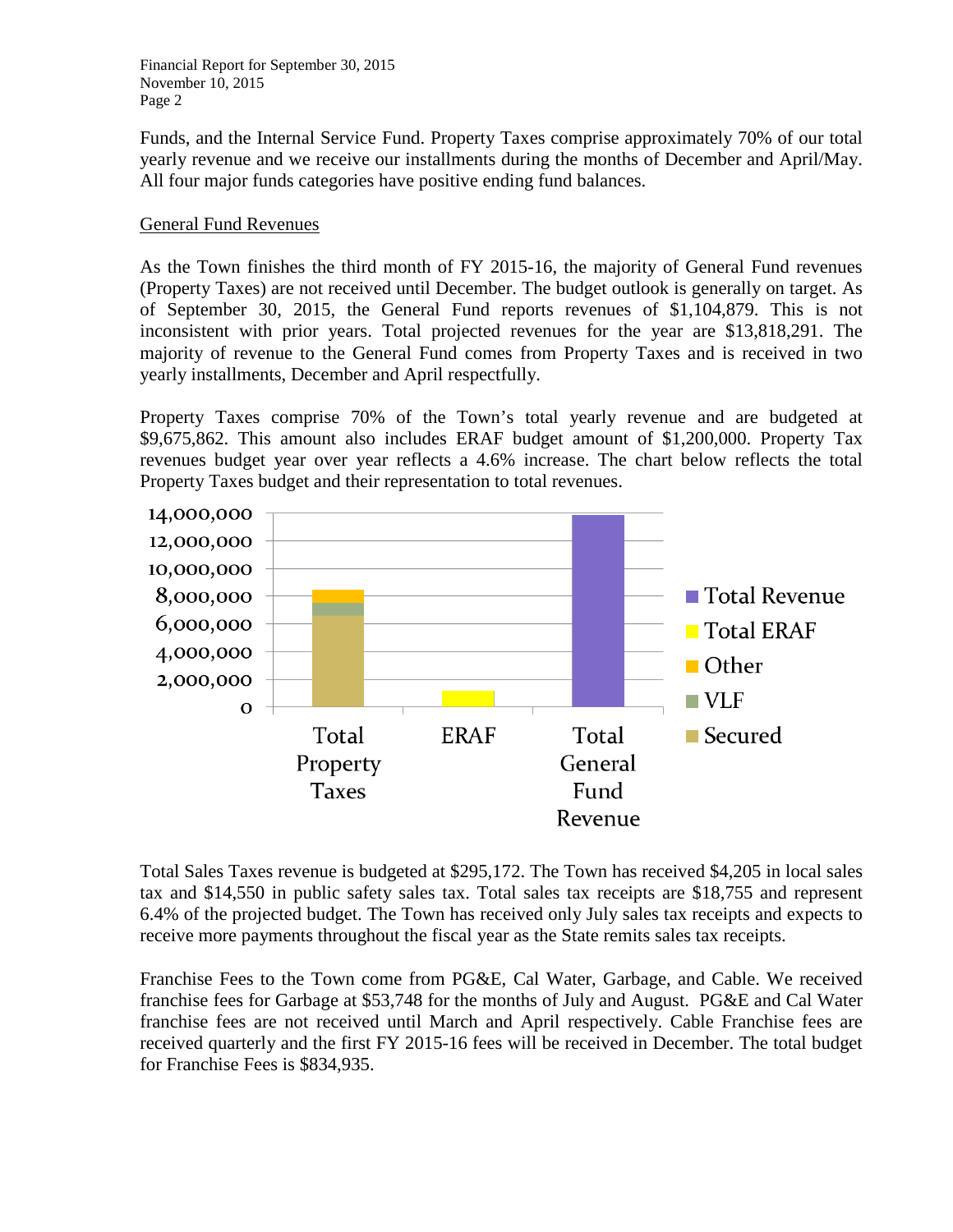Business License receipts to date are \$120,192 compared to a yearly budget of \$219,514 as they are processed throughout the year.

Planning revenues are \$59,950 compared to a budget for the year of \$245,100. Building fees collected to date are \$499,791 representing 30.1% of annual budget of \$1,660,830

Public Works revenue is at \$85,957– primarily for encroachment permits. Total budgeted encroachment revenue is \$244,550. Park program revenues received at the third-month mark are \$84,855, representing 55.7% of annual budget of \$152,299. Other Miscellaneous revenue is \$54,695 to an annual budget of \$266,451.



**General Fund Revenues Budget to Actual** 

The General Fund expenditures ending September 2015 are \$3,481,951and are at 29.5% of the annual budget. Town operational departments are at approximately 31% of expenditures to budget for the first quarter of the annual budget. The Town already pre-paid the Unfunded PERS liabilities for the fiscal year 2015-2016. The total amounts paid were \$116,323 for Miscellaneous Employees and \$325,906 for Public Safety, for a total of \$442,229 for the PERS unfunded accrued liability portion for FY 2015-16. The Town saved \$16,284 by prepaying the entire annual payment.

The total General Fund expenditures for the first quarter are \$3,481,951 against revenues of \$1,104,879. This results in a deficiency of revenues over expenses balance in the amount of \$2,377,071. *The first installment of property taxes is not received until the second quarter(December).*

General Fund Expenditures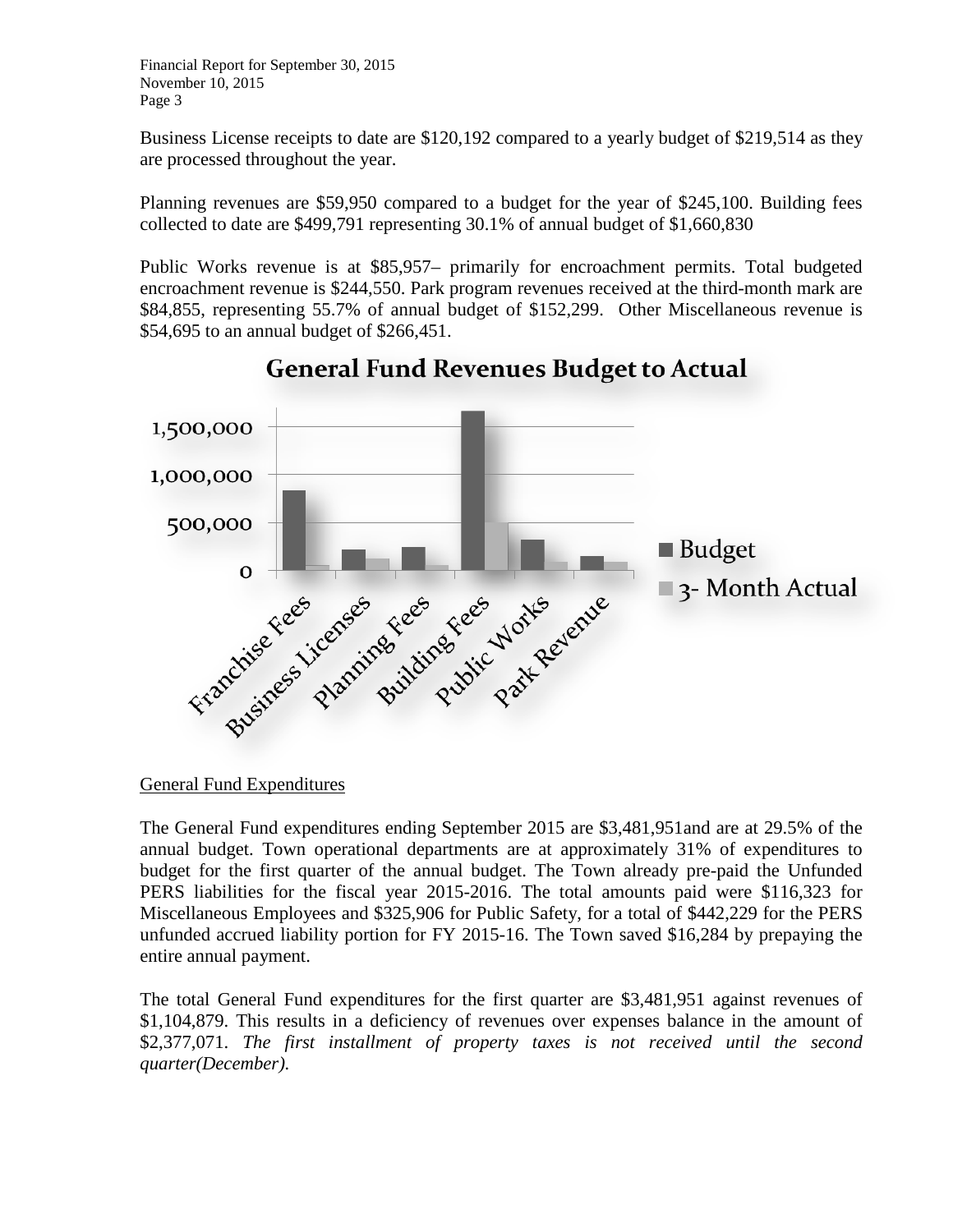As presented in the budget, the General Fund made several transfers out of \$4,234,968 for the Fiscal Year. The Council took action to pay down long term liabilities (OPEB) \$680,684 and Workers' Compensation negative equity reserve of \$631,243. This budget year includes an allocation of \$614,000 for capital projects to include the Town's project administration and remaining environmental work for the Civic Center project, current town facilities repairs, accessibility improvements, and park master plan project implementation. Also the Council allocated \$2,309,041 to the Capital Improvement Fund (401) for future unidentified capital projects. Inclusive of \$93,000 for the prorated Police Services portion of the Parcel Tax, the deficient of \$2,377,071 and the total above transfers out, results in a negative net change in fund balance of \$6,519,042 for the *first quarter* of FY 2015-16.

#### *Anticipated Unassigned General Fund Reserves*

As a result of the current financial data, the period (September 2015) ending General Fund Balance is \$7,074,763. Required reserves are calculated as follows:

| <b>General Fund Balance Calculation</b>            |                 |  |  |  |  |  |  |  |
|----------------------------------------------------|-----------------|--|--|--|--|--|--|--|
| <b>Estimated Beginning Fund Balance</b>            | \$13,593,805    |  |  |  |  |  |  |  |
| Net Change in Fund Balance (as indicated           | \$6,519,042     |  |  |  |  |  |  |  |
| above)                                             |                 |  |  |  |  |  |  |  |
| Projected End of Year Fund Balance                 | \$7,074,763     |  |  |  |  |  |  |  |
| <b>Required Reserves</b>                           |                 |  |  |  |  |  |  |  |
| 15% Emergency Reserve*                             | (\$1,769,710)   |  |  |  |  |  |  |  |
| 20% Operational Reserve*                           | $(\$2,359,614)$ |  |  |  |  |  |  |  |
| <b>Capital Facility Replacement Reserve</b>        | $(\$505,000)$   |  |  |  |  |  |  |  |
| <b>Unallocated Remaining Balance (third-month)</b> | \$2,440,439     |  |  |  |  |  |  |  |

*\*Emergency Reserve = 15% of the General Fund Budgeted Expenditures (\$11,798,066) \*Operational Reserve = 20% of the General Fund Budgeted Expenditures (\$11,798,066)*

### **Special Revenue Funds**

Total Special Revenue Funds have an estimated beginning Fund Balance of \$11,938,275 and have a projected ending Fund Balance of \$11,895,476. The major funds in the category are the Library Fund, Building Department Fund, Tennis Fund and the SLESF Fund. The Library fund receives its money called "donor funds" usually towards the end of the fiscal year in June. The FY 2014-2015 donor funds received were \$1,276,786 and are held in a trust by the San Mateo County JPA. These funds are the funds remitted to the Town after the Library major expenditures are paid through the JPA. The Town has maintenance and operational expenses for the facility, as well expenditures for the Library's portion of the new Town Civic Center. The estimated donor fund and interest revenue for FY 2015-2016 is \$1,265,345.

The current Library Funds on hand with the JPA are \$3,701,918. The current balance in the Library Fund as of September is \$9,734,194. During the fiscal year the Library Fund is budgeted to contribute \$985,850 for operations and its portion towards the Town Center environmental review, planning and design. Current operating expenditures to date are \$5,950.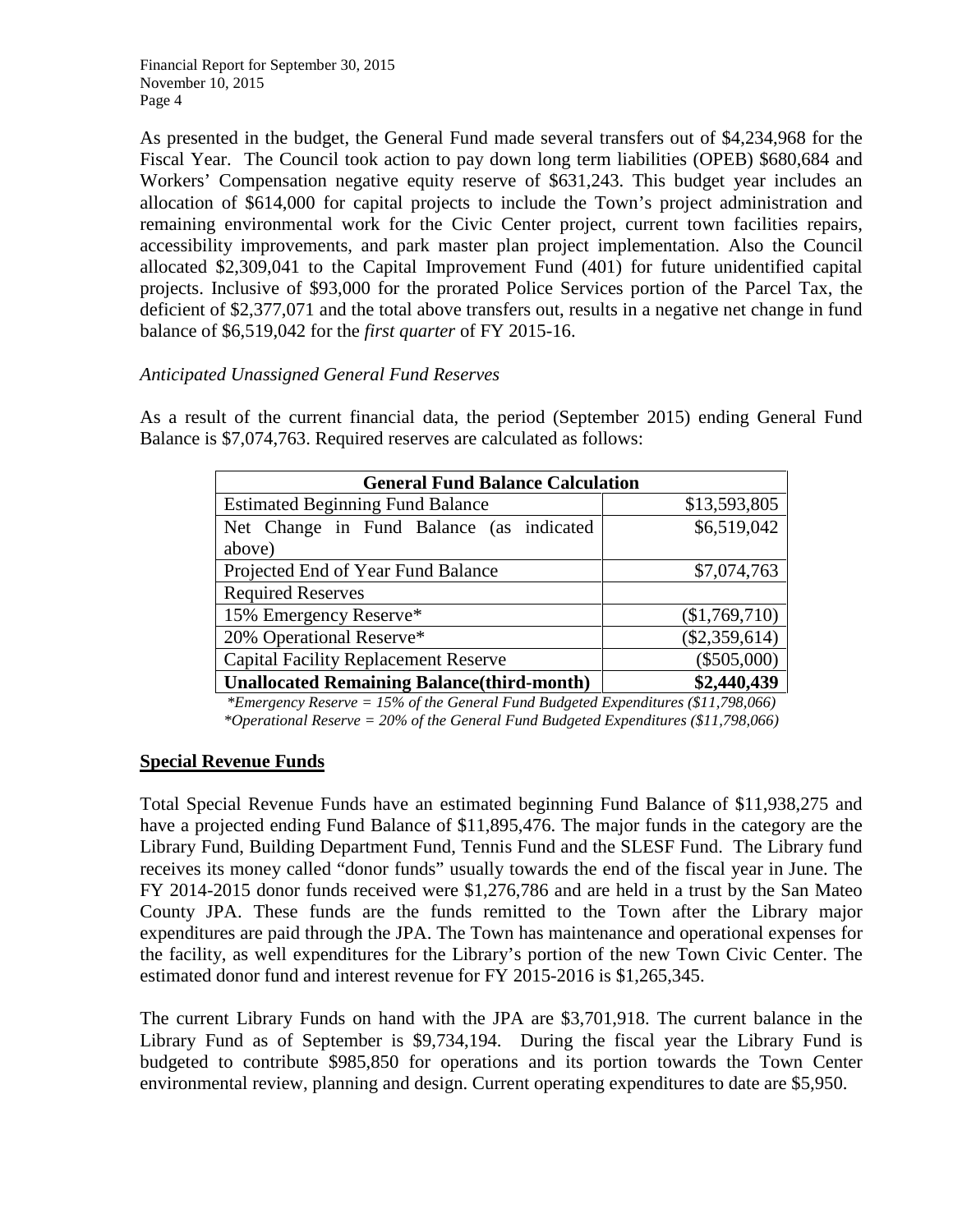The Building Department Fund is the Town's capital facilities fund for the new Town Civic Center. The current fund balance as of September 2015 is \$2,011,316. This fund does not receive revenues, only interest income is earned. Atherton Now, began its fundraising efforts for the Town Civic Center project in FY 2014-15. The fundraising group contributed \$250,457 to the Town for Phase 1 of the master plan confirmation and Phase 2 conceptual design of the Civic Center project. This fund includes a budget of \$2,073,000 towards the planning, design and environmental review of the Town Center and will include the allocation of the Library portion of the project. The Building Fund currently has expended \$38,946 of its budgeted expenditures. The Civic Center project is currently entering the schematic design phase.

The Tennis Fund has fund balance of \$60,687. Includes revenue for tennis keys and also includes the fee for Tennis Facility Management. In October FY 2014-15, the Town entered into an agreement with Player Capital for Tennis Facility Management Services to take over the Town's current tennis programs. The agreement calls for an annual contribution to the Town of \$40,000. This fund has an expenditure budget of \$34,500 of which includes resurfacing of the tennis courts. As of September, current expenditures in the fund are \$24,206.

The SLESF Fund is an annual State grant for public safety – front line enforcement. It can be used for personnel or front line equipment. The amount is received is based on a per capita formula with the minimum grant set at \$100,000. The balance in this fund is \$18,709. We budget this fund accordingly and transfer the yearly \$100,000 to the General Fund for the Police Department. This amount is budgeted in the Police Department as an offset to Salaries.

#### **Capital Improvement Funds**

Capital Projects continue to be an important part of the Town for servicing infrastructure needs and for enhanced improvements on buildings, drainage, and throughout the community. The FY 2015-16 capital project budget is \$5,707,000. There are currently eight (8) capital

improvement funds the Town uses for capital improvement/infrastructure needs. The revenue amounts in these funds come from special taxes, transportation tax measures, and property taxes. These are the funds that make up a majority of the Town's Capital Improvement Program. These funds have a beginning balance of \$5,098,420 and have a period ending balance of \$7,845,217. The major funds include the Parcel Tax, Measure A, Gas Tax Fund, and Capital Improvement Fund.



The Town continues to follow the "Save then Spend" approach for capital projects over multiple years, since most major capital projects have significant costs.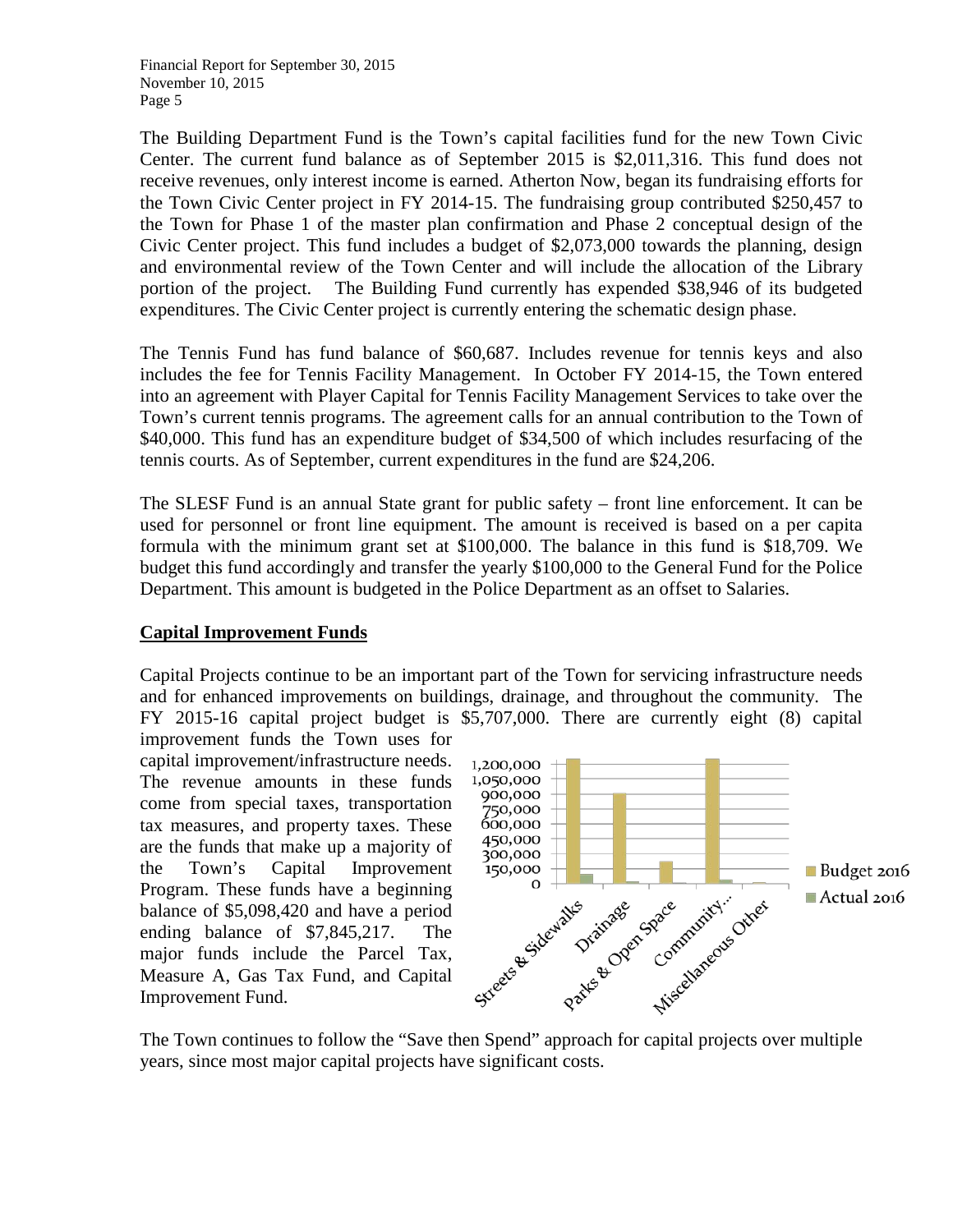During the FY 2015-16 budget process, the City Council allocated \$2,309,041 from the General Fund unallocated balance to the Capital Improvement Fund. This allocation is for future unidentified capital projects.

In FY 2015-16 the Parcel Tax revenue is \$1,860,000 and provides \$1,488,000 to the Capital Improvement program and \$372,000 toward police services based on the new 20%/80% split. The Parcel Tax is one of the main revenue sources for capital projects. The Parcel Tax Fund currently has no revenues as the Town does not begin to receive property tax revenue until December/January. The fund has current expenditures of \$179,559. This includes a transfer of \$93,000 to the General Fund. In the Capital Improvement Program for FY 2015-16, the Parcel Tax budgeted \$1,650,000 for capital expenditures.

Below is a chart reflecting the Parcel Tax Capital Budget allocations including budgeted revenues and current Expenditures:



As of September 2015 the ending balance for the Parcel Tax is \$2,774,506. A number of capital projects are programmed through the Parcel Tax that include series street light replacement, Marsh Road wall repairs, drainage improvements, hybrid beacon at ECR and Almendral, El Camino Real and bike and pedestrian improvement program. The Parcel Tax continues to be a vital component of funding for projects within the Town 5-year capital improvement program.

Measure A is the County Transportation Sales Tax and is used for transportation related capital projects. The current revenues are \$53,961 and to a yearly budgeted revenue of \$305,000. Total expenditures to date are \$27,763. Measure A has an expenditure budget of \$859,845 and programmed capital projects include street seal (\$550K), series street light replacement (\$50K), traffic safety (\$50K), traffic control devices replacement (\$15K), and Belbrook Way culvert repair (\$170K). As of September 2015 the ending fund balance is \$807,377.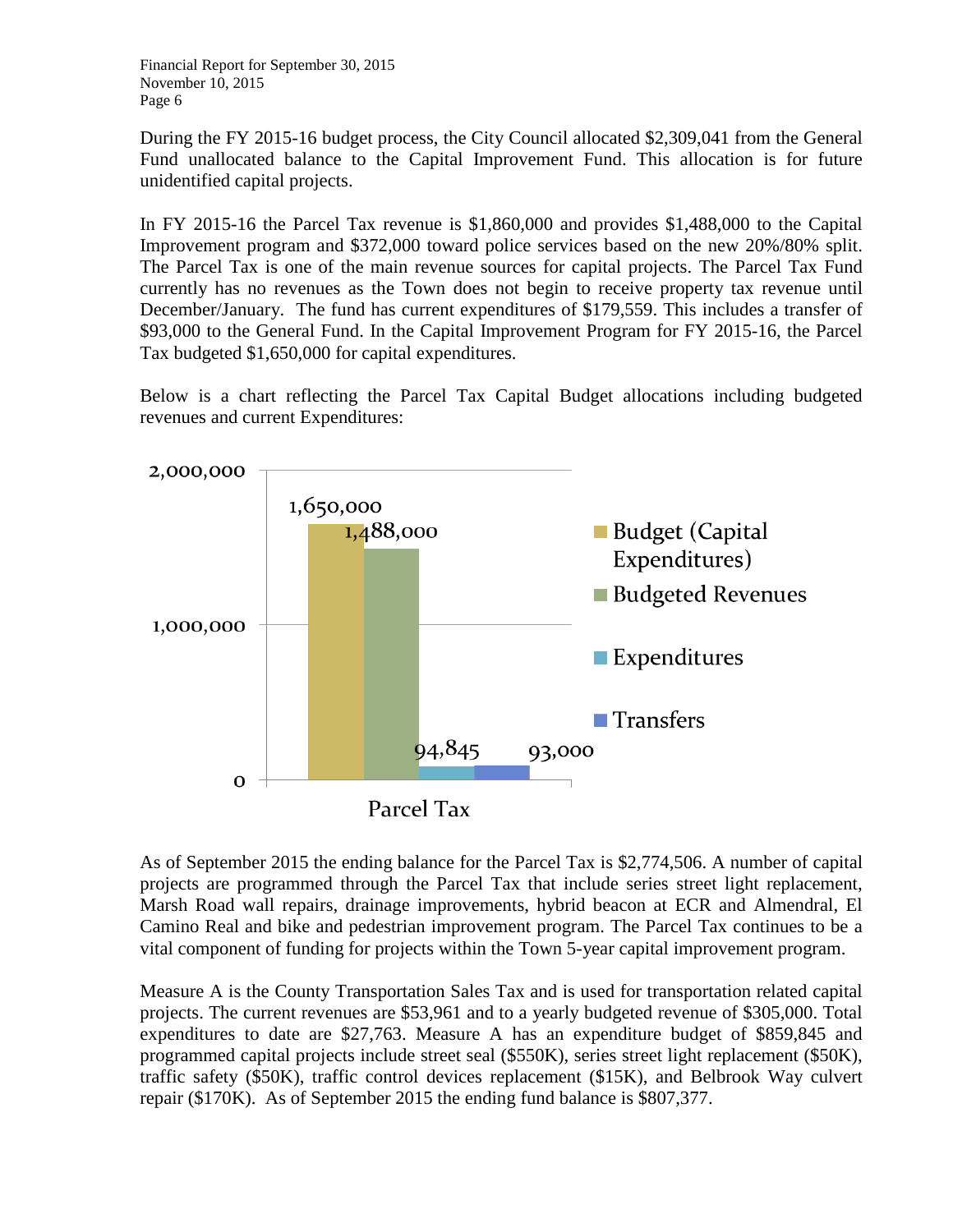The Gas Tax Fund has an ending balance of \$250,002. Current revenues are \$20,036 to a budget of \$225,000. The Gas Tax Fund programmed expenditures include street patch seal (\$50K), series street light replacement (\$300K) and for Capital Improvement Program management and support staff in the Public Works department. A portion of staff time spent on all streets and roads improvement programs is accounted for in this Fund. The Road Impact Fee Fund no longer collects fees and currently has a balance of \$594,507. These funds were allocated for the Marsh Retaining Wall project. The Measure M Fund is used for traffic congestion management and storm water pollution prevention. The county levies a \$10 registration fee on vehicles registered in San Mateo County. The Town of Atherton receives approximately \$75,000 in funding. The Town receives its funding once it submits for reimbursement from the County. The fund currently has a fund balance of \$54,735. The Town has available reimbursement of \$158,164 from Measure M funds.

### **Internal Service Funds**

The Internal Service Funds account for activities involved in rendering services to Town departments. These funds consist of the Workers' Compensation, General Liability, Employee Benefits, and Equipment Replacement Fund. Each fund performs a specific purpose and charges/allocations are made from the General Fund operations budgets to the respective funds. Costs of materials and services used by the Town are accumulated and delivered in these funds.

The total beginning balance of the Internal Service Funds is \$4,590,195 with current total revenues of \$1,681,520, and expenditures of \$1,645,957, for a total ending fund balance of \$4,625,758. During the budget process, the City Council authorized the use of the FY 2014-15 ERAF funds of \$1,125,000 towards OPEB trust and Workers' Compensation negative equity. The General Fund allocated \$680,684 to the Employee Benefits fund to bring the Other Post Employment Benefit (OPEB) Trust to its \$5 million target. The General Fund allocated the remaining \$444,316 of ERAF along with an additional \$186,927 from the unallocated General Fund reserve to Workers' Compensation Fund. The Worker's Compensation Fund made a \$631,243 payment in July towards Cities Group to eliminate its negative equity reserve.

The total Combined Statement of Town Funds at September 2015 have combined revenues of \$5,809,996, transfers in of \$93,000 compared to expenditures of \$5,354,512, and transfers out of \$4,327,968, for a combined net negative change of \$3,779,484. This is the third month (25%) of the fiscal year and the Town has not received its first installment of property tax revenues. The Town will begin to receive these revenues in December.

### **FISCAL IMPACT**

None.

## **ATTACHMENT(S)**

September 30, 2015 Combined Statement of Revenues, Expenditures, Fund Balance Financial Report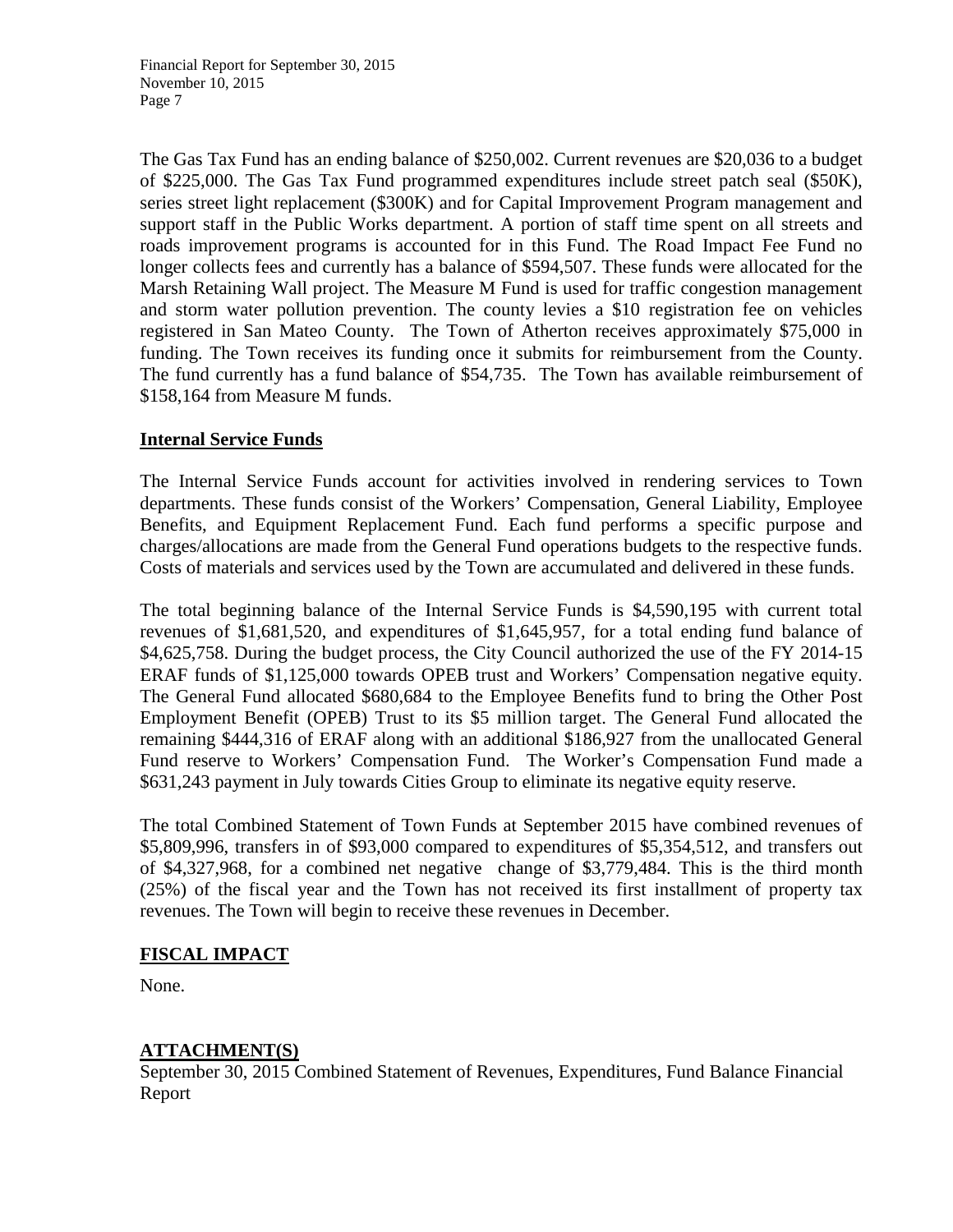#### **Combined Statement of Revenues, Expenditures and Changes in Fund Balances and Retained Earnings Period Ending September 30, 2015**

|                                     |    | <b>Fund Balance</b><br>7/1/2015 |                         | <b>Revenues</b> |                                         | <b>Transfers</b><br><b>In</b> |                                           | <b>Expenditure</b>                              |                         | <b>Transfers</b><br>Out |                 | <b>Fund Reserve</b><br><b>Adjustments</b> |                 | <b>Ending</b><br><b>Fund Balance</b> |
|-------------------------------------|----|---------------------------------|-------------------------|-----------------|-----------------------------------------|-------------------------------|-------------------------------------------|-------------------------------------------------|-------------------------|-------------------------|-----------------|-------------------------------------------|-----------------|--------------------------------------|
| <b>General Fund</b>                 | \$ | 13,593,805                      | \$                      | 1,104,878       | \$                                      | 93,000                        | \$                                        | 3,481,952                                       | \$                      | 4,234,968               |                 |                                           | \$              | 7,074,763                            |
| <b>Special Revenue Funds</b>        |    |                                 |                         |                 |                                         |                               |                                           |                                                 |                         |                         |                 |                                           |                 |                                      |
| <b>Library Fund</b>                 | \$ | 9,740,144                       | \$                      |                 | \$                                      |                               | \$                                        | 5,950                                           | \$                      |                         | \$              |                                           | \$              | 9,734,194                            |
| <b>Building Department Fund</b>     | \$ | 2,050,262                       | \$                      |                 |                                         |                               | \$                                        | 38,946                                          | \$                      |                         | \$              |                                           | \$              | 2,011,316                            |
| <b>Tennis Fund</b>                  | \$ | 77,151                          | \$                      | 7,742           | \$                                      |                               | \$                                        | 24,206                                          | \$                      |                         | \$              |                                           | \$              | 60,687                               |
| <b>SLESF/COPS Grant Fund</b>        | \$ | 151                             | \$                      | 18,558          | \$                                      |                               | \$                                        |                                                 | \$                      |                         | \$              |                                           | \$              | 18,709                               |
| <b>Evans Creative Design</b>        | \$ | 45,920                          | \$                      |                 | \$                                      |                               | \$                                        |                                                 | \$                      |                         | \$              |                                           | \$              | 45,920                               |
| HP Park Improvement Fund            | \$ | 6,117                           | \$                      |                 | \$                                      |                               | \$                                        |                                                 | \$                      |                         | \$              |                                           | \$              | 6,117                                |
| <b>Tree Committee</b>               | \$ | 18,530                          | \$                      |                 | \$                                      |                               | $\frac{1}{2}$                             |                                                 | \$                      |                         | \$              |                                           | \$              | 18,530                               |
| <b>Total Special Rev Funds</b>      | \$ | 11,938,275                      | $\overline{\$}$         | 26,300          | $\overline{\$}$                         | $\blacksquare$                | $\overline{\$}$                           | 69,102                                          | $\overline{\$}$         |                         | $\overline{\$}$ | $\blacksquare$                            | $\overline{\$}$ | 11,895,473                           |
| <b>Capital Improvements Fund</b>    |    |                                 |                         |                 |                                         |                               |                                           |                                                 |                         |                         |                 |                                           |                 |                                      |
| <b>Parcel Tax Fund</b>              | \$ | 2,954,065                       | \$                      |                 | \$                                      |                               | \$                                        | 86,559                                          | \$                      | 93,000                  | \$              |                                           | \$              | 2,774,506                            |
| Measure A Fund                      | \$ | 781,179                         | \$                      | 53,961          | \$                                      |                               | \$                                        | 27,763                                          | \$                      |                         | \$              |                                           | \$              | 807,377                              |
| Gas Tax Fund                        | \$ | 270,386                         | \$                      | 20,036          | \$                                      |                               | \$                                        | 40,420                                          | \$                      |                         | \$              |                                           | \$              | 250,002                              |
| Measure M Fund                      | \$ | 54,735                          | \$                      |                 | \$                                      |                               | \$                                        |                                                 | \$                      |                         | \$              |                                           | \$              | 54,735                               |
| Road Impact Fee Fund                | \$ | 596,899                         | \$                      |                 | \$                                      |                               | \$                                        |                                                 | \$                      |                         | \$              |                                           | \$              | 596,899                              |
| Storm Drainage                      | \$ | 30,310                          | \$                      |                 | \$                                      |                               | \$                                        | $\blacksquare$                                  | \$                      |                         | \$              |                                           | \$              | 30,310                               |
| Atherton Channel Fund               | \$ | 338,431                         | \$                      | 261             | \$                                      |                               | \$                                        |                                                 | \$                      |                         | \$              |                                           | \$              | 338,693                              |
| Capital Improvements Fund           | \$ | 72,415                          | \$                      | 2,923,041       | \$                                      |                               | $\, \, \raisebox{12pt}{$\scriptstyle \$}$ | 2,760                                           | \$                      |                         | \$              |                                           | \$              | 2,992,696                            |
| <b>Total Capital Projects Funds</b> | \$ | 5,098,420                       | \$                      | 2,997,299       | $\overline{\mathbb{S}}$                 |                               | $\overline{\mathbb{S}}$                   | 157,501                                         | $\overline{\mathbb{S}}$ | 93,000                  | \$              |                                           | $\overline{\$}$ | 7,845,217                            |
| <b>Internal Service Fund</b>        |    |                                 |                         |                 |                                         |                               |                                           |                                                 |                         |                         |                 |                                           |                 |                                      |
| Workers' Compensation Fund          | \$ | 159,560                         | \$                      | 702,837         |                                         |                               | \$                                        | 689.049                                         | \$                      |                         | \$              |                                           | \$              | 173,349                              |
| <b>General Liability Fund</b>       | \$ | 444,823                         | \$                      | 124,079         | \$                                      |                               | \$                                        | 127,998                                         | \$                      |                         | \$              |                                           | \$              | 440,904                              |
| <b>Employee Benefits Fund</b>       | \$ | 3,289,608                       | \$                      | 824,793         | \$                                      |                               | \$                                        | 784,453                                         | \$                      |                         | \$              |                                           | \$              | 3,329,948                            |
| <b>Equipment Replacement Fund</b>   | \$ | 696,203                         | \$                      | 29,811          | \$                                      |                               | \$                                        | 44,457                                          | \$                      |                         | \$              |                                           | \$              | 681,557                              |
| <b>Total Internal Service Funds</b> | \$ | 4,590,195                       | $\overline{\mathbf{S}}$ | 1,681,520       | $\overline{\mathbb{S}}$                 |                               | \$                                        | 1,645,957                                       | \$                      |                         |                 |                                           | \$              | 4,625,758                            |
| <b>Total</b>                        | S  | 35,220,695                      | \$                      | 5,809,996       | \$                                      | 93,000                        | \$                                        | 5,354,512                                       | \$                      | 4,327,968               | \$              |                                           | \$              | 31,441,211                           |
|                                     |    |                                 |                         |                 |                                         |                               |                                           |                                                 |                         |                         |                 |                                           |                 |                                      |
| <b>Months in Period</b>             |    | 3                               |                         |                 | <b>General Fund Reserve Calculation</b> |                               |                                           |                                                 |                         |                         |                 |                                           |                 |                                      |
| Percent of Year Complete            |    | 25%                             |                         |                 |                                         |                               |                                           |                                                 |                         |                         |                 |                                           |                 |                                      |
|                                     |    |                                 |                         |                 |                                         |                               |                                           | Total General Fund Operational Budget (Sheet 2) |                         |                         |                 |                                           |                 | 11,798,066                           |
|                                     |    |                                 |                         |                 |                                         |                               |                                           | Period Ending General Fund Balance (Above)      |                         |                         |                 |                                           |                 | 7,074,763                            |
|                                     |    |                                 |                         |                 |                                         |                               |                                           | Minimum Mandatory Emergency Reserve             |                         |                         |                 | 15%                                       | \$              | 1,769,710                            |
|                                     |    |                                 |                         |                 |                                         |                               |                                           | Minimum Mandatory Operating Reserve             |                         |                         |                 | 20%                                       | \$              | 2,359,613                            |
|                                     |    |                                 |                         |                 |                                         |                               |                                           | <b>Unassigned General Fund Balance</b>          |                         |                         |                 |                                           | \$              | 2,945,440                            |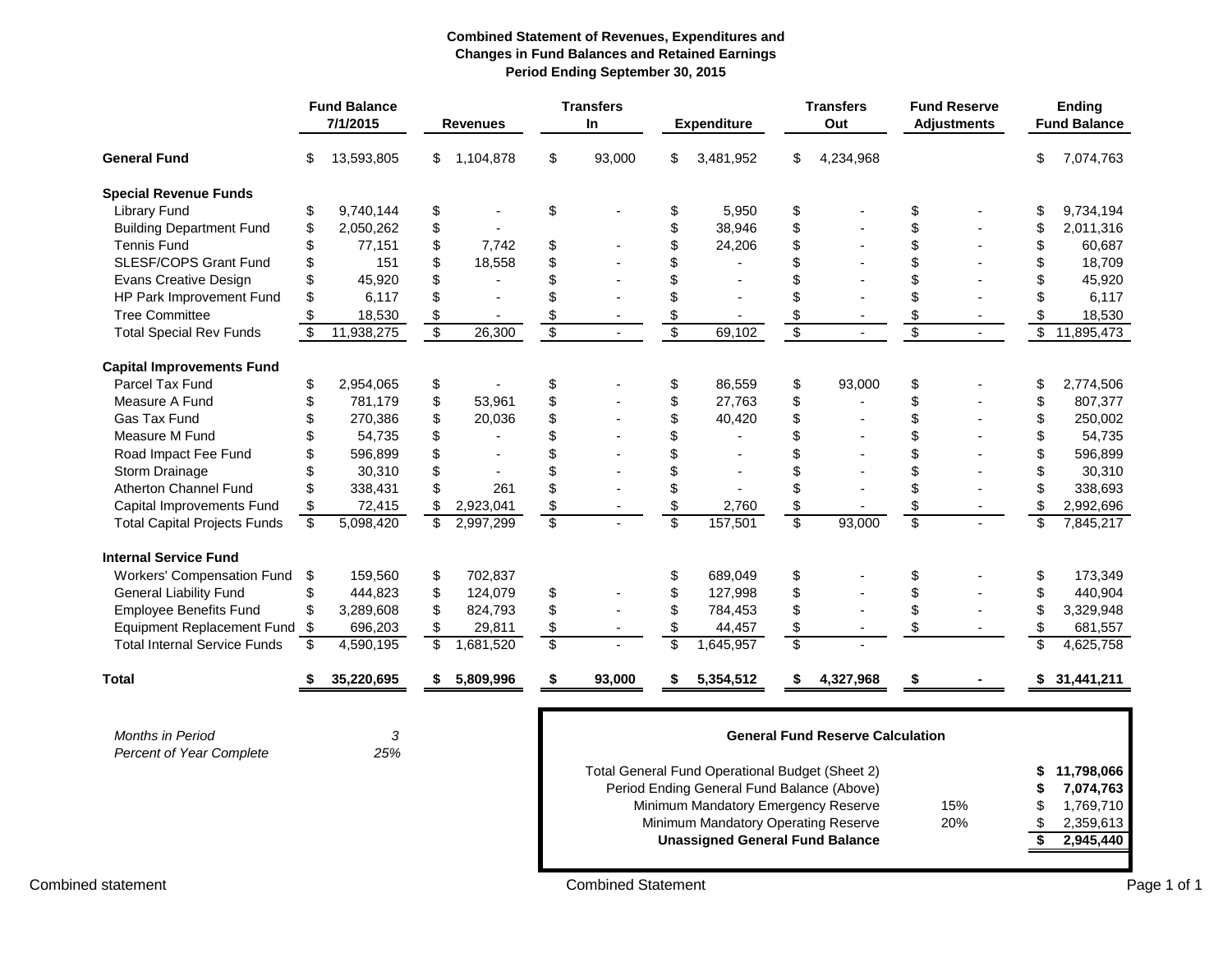#### **Statement of Revenues Period Ending September 2015**

|                                     | FY 2015-2016             |                 |                          |                   |         |  |
|-------------------------------------|--------------------------|-----------------|--------------------------|-------------------|---------|--|
|                                     |                          | <b>Budgeted</b> |                          | <b>YTD Actual</b> | %       |  |
| <b>GENERAL FUND</b>                 |                          |                 |                          |                   |         |  |
| <b>Secured Property Taxes</b>       | \$                       | 6,624,274       | \$                       |                   | 0.0%    |  |
| <b>ERAF</b>                         | \$                       | 1,200,000       | \$                       |                   | 0.0%    |  |
| Property Tax In Lieu (VLF)          | \$                       | 904,808         | \$                       |                   | 0.0%    |  |
| <b>Other Property Taxes</b>         | \$                       | 946,780         | \$                       | 100,025           | 10.6%   |  |
| <b>Sales Taxes</b>                  | \$                       | 295,172         |                          | 18,755            | 6.4%    |  |
|                                     |                          |                 | \$                       |                   |         |  |
| <b>Franchise Fees</b>               | \$                       | 834,935         | \$                       | 53,748            | 6.4%    |  |
| Intergovernmental                   | \$                       | 42,378          | \$                       | 2,046             | 4.8%    |  |
| <b>Business Licenses</b>            | \$                       | 219,514         | \$                       | 120,192           | 54.8%   |  |
| <b>Planning Fees</b>                | \$                       | 245,100         | \$                       | 59,950            | 24.5%   |  |
| <b>Building Fees</b>                | \$                       | 1,660,830       | \$                       | 499,791           | 30.1%   |  |
| <b>Police Revenues</b>              | \$                       | 100,996         | \$                       | 24,864            | 24.6%   |  |
| <b>Public Works Revenues</b>        | \$                       | 324,755         | \$                       | 85,957            | 26.5%   |  |
| <b>Park Revenues</b>                | \$                       | 152,299         | \$                       | 84,855            | 55.7%   |  |
| <b>Miscellaneous Revenues</b>       | \$                       | 266,451         | \$                       | 54,695            | 20.5%   |  |
|                                     |                          |                 |                          |                   |         |  |
| <b>TOTAL GENERAL FUND</b>           | \$                       | 13,818,292      | \$                       | 1,104,878         | 8.0%    |  |
|                                     |                          |                 |                          |                   |         |  |
| <b>SPECIAL REVENUE FUNDS</b>        |                          |                 |                          |                   |         |  |
| <b>Library Fund</b>                 | \$                       | 1,265,345       | \$                       |                   | 0.0%    |  |
| <b>Building Department Fund</b>     | \$                       | 1,879,000       |                          |                   | 0.0%    |  |
| <b>Tennis Fund</b>                  | \$                       | 46,700          | \$                       | 7,742             | 16.6%   |  |
| SLESF/COPS Grant Fund               | \$                       | 100,280         | \$                       | 18,558            | 18.5%   |  |
| <b>Evans Creative Design</b>        | \$                       | 500             | \$                       |                   | 0.0%    |  |
| HP Park Improvement Fund            | \$                       |                 | \$                       |                   | #DIV/0! |  |
| <b>Tree Committee</b>               | \$                       |                 | \$                       |                   | #DIV/0! |  |
|                                     |                          |                 |                          |                   |         |  |
| <b>TOTAL SPECIAL REV FUNDS</b>      | \$                       | 3,291,825       | \$                       | 26,300            | 0.8%    |  |
| <b>CAPITAL PROJECTS FUND</b>        |                          |                 |                          |                   |         |  |
| Parcel Tax Fund                     | \$                       | 1,860,000       | \$                       |                   | 0.0%    |  |
| Measure A Fund                      | \$                       | 305,000         | \$                       | 53,961            | 17.7%   |  |
| Gas Tax Fund                        | \$                       | 225,000         | \$                       | 20,036            | 8.9%    |  |
| Measure M Fund                      | \$                       | 75,000          | \$                       |                   | 0.0%    |  |
| Road Impact Fee Fund                | ¢                        |                 | \$                       |                   | #DIV/0! |  |
|                                     |                          |                 |                          |                   | #DIV/0! |  |
| Storm Drainage                      | \$                       |                 |                          |                   |         |  |
| <b>Atherton Channel Fund</b>        | \$                       | 96,300          | \$                       | 261               | 0.3%    |  |
| Capital Improvements Fund           | \$                       | 2,923,041       | \$                       | 2,923,041         | 100.0%  |  |
| <b>TOTAL CAPITAL PROJECTS FUNDS</b> | \$                       | 5,484,341       | \$                       | 2,997,299         | 54.7%   |  |
|                                     |                          |                 |                          |                   |         |  |
| <b>INTERNAL SERVICE FUNDS</b>       |                          |                 |                          |                   |         |  |
| <b>Workers' Compensation Fund</b>   | \$                       | 900,185         | \$                       | 702,837           | 78.1%   |  |
| <b>General Liability Fund</b>       | \$                       | 347,815         | \$                       | 124,079           | 35.7%   |  |
| <b>Employee Benefits Fund</b>       | \$                       | 1,260,967       | \$                       | 824,793           | 65.4%   |  |
| <b>Equipment Replacement Fund</b>   | \$                       | 122,043         | \$                       | 29,811            | 24.4%   |  |
| <b>TOTAL INTERNAL SERVICE FUND</b>  | $\overline{\mathcal{S}}$ | 2,631,010       | $\overline{\mathcal{S}}$ | 1,681,520         | 63.9%   |  |
|                                     |                          |                 |                          |                   |         |  |
| <b>TOTAL REVENUES</b>               | \$                       | 25,225,468      | \$                       | 5,809,996         | 23.0%   |  |

| <b>Percent of Year Complete</b> |  |
|---------------------------------|--|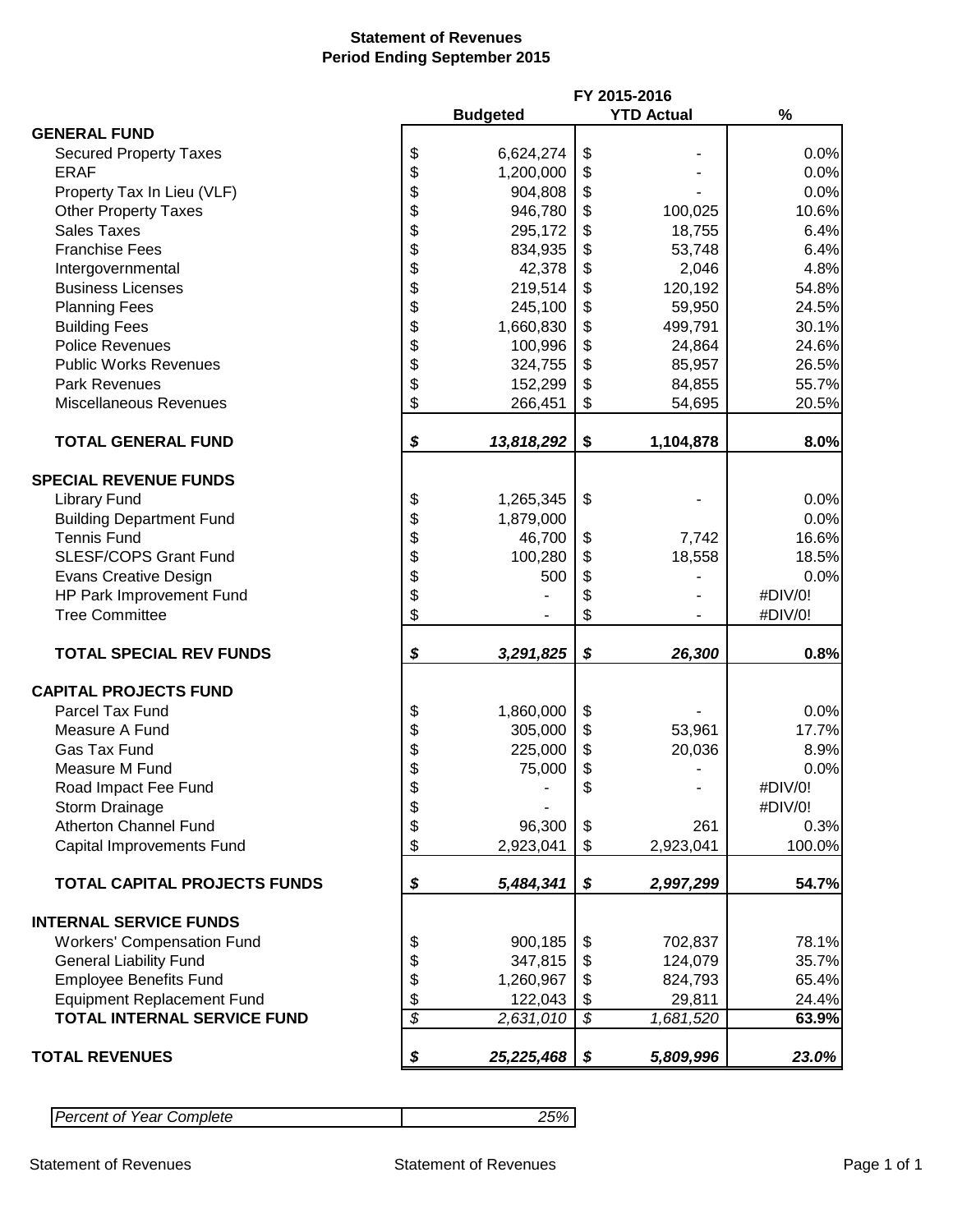#### **Statement of Expenditures Period Ending September 2015**

|                                                                         |                          | FY 2015-2016    |                 |           |         |
|-------------------------------------------------------------------------|--------------------------|-----------------|-----------------|-----------|---------|
|                                                                         |                          | <b>Budgeted</b> | $\%$            |           |         |
| <b>GENERAL FUND</b>                                                     |                          |                 |                 |           |         |
| <b>City Council</b>                                                     | \$                       | 57,356          | \$              | 7,867     | 13.7%   |
| Administration                                                          | \$                       | 708,845         | \$              | 213,837   | 30.2%   |
| <b>City Attorney</b>                                                    | \$                       | 204,000         | \$              | 38,400    | 18.8%   |
| Finance                                                                 | \$                       | 647,238         | \$              | 195,368   | 30.2%   |
| Planning                                                                | \$                       | 211,598         | \$              | 52,108    | 24.6%   |
| <b>Building</b>                                                         | \$                       | 1,249,284       | \$              | 385,715   | 30.9%   |
| Police                                                                  | \$                       | 6,348,657       | \$              | 2,098,091 | 33.0%   |
| <b>Public Works</b>                                                     | \$                       | 1,819,466       | \$              | 310,911   | 17.1%   |
| Interdepartmental                                                       | \$                       | 551,622         | \$              | 179,655   | 32.6%   |
|                                                                         |                          |                 |                 |           |         |
| <b>TOTAL GENERAL FUND</b>                                               | \$                       | 11,798,066      | \$              | 3,481,952 | 29.5%   |
| <b>SPECIAL REVENUE FUNDS</b>                                            |                          |                 |                 |           |         |
| <b>Library Fund</b>                                                     | \$                       | 985,850         | \$              | 5,950     | 0.6%    |
| <b>Building Department Fund</b>                                         | \$                       | 2,073,000       | \$              | 38,946    | 1.9%    |
| <b>Tennis Fund</b>                                                      | \$                       | 34,500          | \$              | 24,206    | 70.2%   |
| <b>SLESF/COPS Grant Fund</b>                                            | \$                       | 100,000         | \$              |           | 0.0%    |
| <b>Evans Creative Design</b>                                            | \$                       | 15,000          |                 |           | 0.0%    |
| HP Park Improvement Fund                                                | \$                       |                 | \$              |           | #DIV/0! |
| <b>Tree Committee</b>                                                   | \$                       |                 | \$              |           | #DIV/0! |
|                                                                         |                          |                 |                 |           |         |
| <b>TOTAL SPECIAL REV FUNDS</b>                                          | \$                       | 3,208,350       | \$              | 69,102    | 2.2%    |
| <b>CAPITAL PROJECTS &amp; PROGRAM FUNDS</b>                             |                          |                 |                 |           |         |
| Parcel Tax Fund                                                         | \$                       | 1,650,000       | \$              | 86,559    | 5.2%    |
| Measure A Fund                                                          | \$                       | 859,845         | \$              | 27,763    | 3.2%    |
| Gas Tax Fund                                                            | \$                       | 511,678         | \$              | 40,420    | 7.9%    |
| Measure M Fund                                                          | \$                       | 100,000         | \$              |           | 0.0%    |
| Road Impact Fee Fund                                                    |                          |                 |                 |           | #DIV/0! |
| Storm Drainage                                                          |                          |                 |                 |           | #DIV/0! |
| <b>Atherton Channel Fund</b>                                            | \$\$                     | 87,500          | \$              |           | 0.0%    |
| Capital Improvements Fund                                               | \$                       | 614,000         | \$              | 2,760     | 0.4%    |
|                                                                         |                          |                 |                 |           |         |
| TOTAL CAPITAL PROJECTS FUNDS                                            | \$                       | 3,823,023       | \$              | 157,501   | 4.1%    |
| <b>INTERNAL SERVICE FUNDS</b>                                           |                          |                 |                 |           |         |
| <b>Workers' Compensation Fund</b>                                       |                          | 752,091         |                 | 689,049   | 91.6%   |
| <b>General Liability Fund</b>                                           | \$                       | 345,815         | \$              | 127,998   | 37.0%   |
| <b>Employee Benefits Fund</b>                                           | \$                       |                 | \$              | 784,453   | 42.0%   |
|                                                                         | \$                       | 1,865,795       | \$              |           |         |
| <b>Equipment Replacement Fund</b><br><b>TOTAL INTERNAL SERVICE FUND</b> | \$                       | 84,693          | \$              | 44,457    | 52.5%   |
|                                                                         | $\overline{\mathcal{S}}$ | 3,048,394       | $\overline{\$}$ | 1,645,957 | 54.0%   |
| <b>TOTAL EXPENDITURES</b>                                               | \$                       | 21,877,833      | \$              | 5,354,512 | 24.5%   |

| Percent of<br>Year Complete |  |
|-----------------------------|--|
|                             |  |